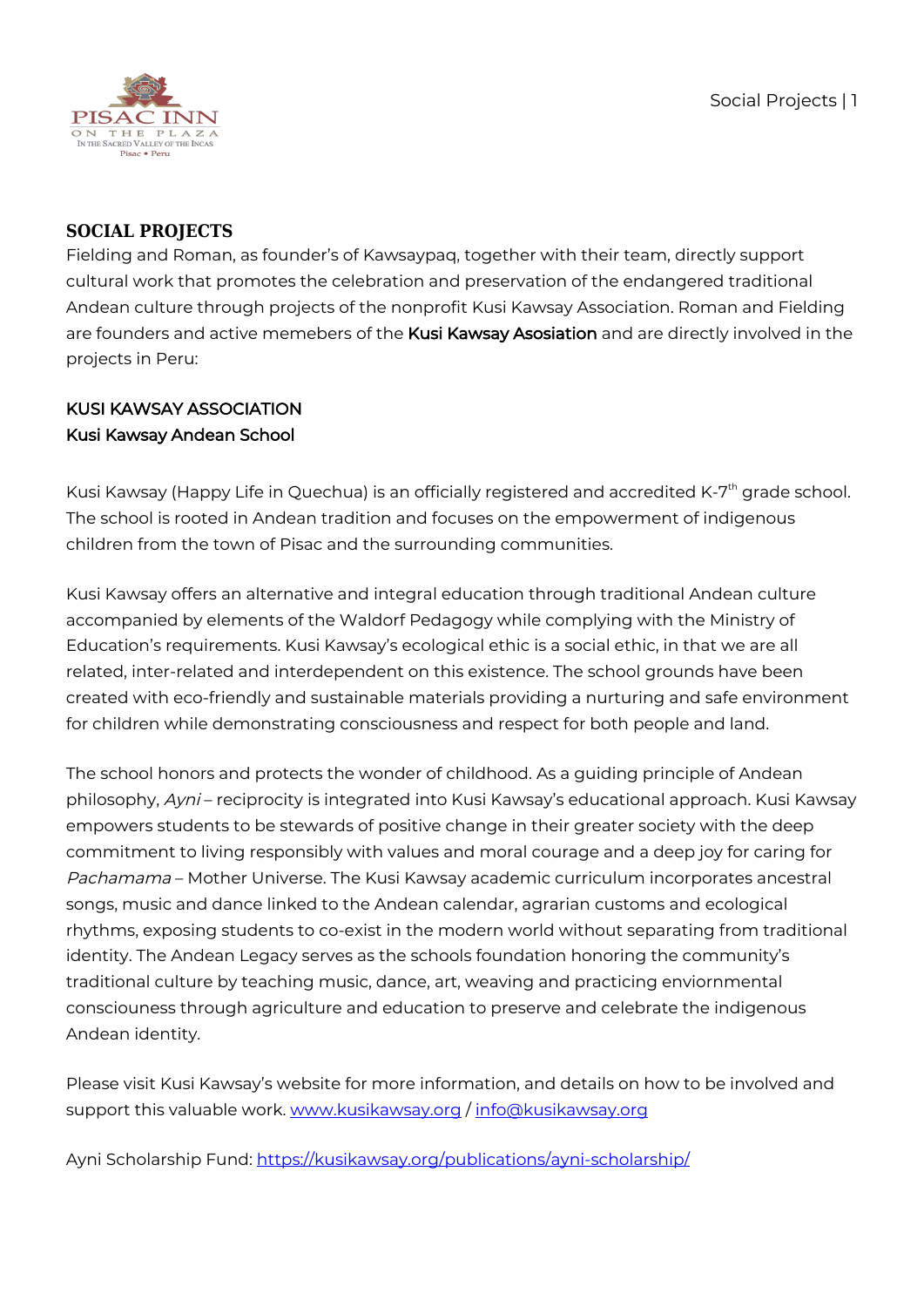

### Kusi Ñan Organic Farm

 Kusi Ñan (Happy Path in Quechua) birthed from the first graduating class of Kusi Kawsay Andean School in 2012. With a vision of growing and selling organic produce while practicing their ancestral andean agraian heritage, Kusi Ñan has grown into a sustainable farm and community space, a traditional Andean music group as well as a movement by the youth to confront social and environmental issues.

The first graduating class of Kusi Kawsay Andean School faced a tough challenge. In Peru, the discrimination and lack of financial resources determines the fate of many young people. The graduating class was confronted with this risk and their limited options were focused on a survival economy. The graduates stayed in their community rather than migrating to the city in search of employment. They were motivated to revitalize and reclaim their culture by contributing to their community as agents of change. The Kusi Ñan project of organic agriculture became a source of employment for the alumni and provided creative solutions. They are learning ancient Andean ways of farming, composting practices, as well as providing organic produce to the local marketplace. They share this knowledge with students of Kusi Kawsay through permaculture classes, and with their peers during afterschool workshops, enriched by a series of personal develpoment and cultural identity workshops open to the youth of Pisac and surrounding communities.

Kusi Ñan is autonomously led by inidgenous youth with mentorship from the Kusi Kawsay Association. For more insights into the farm, music, and workshops visit the following Facebook link: [fb.me/KusiNanProductosOrganicos](https://fb.me/KusiNanProductosOrganicos)

## Nawpa Ñan Cultural Events

Nawpa Ñan (Ancient Path in Quechua) celebrates, protects and preserves the celebrations, culture and traditions of the Andean Ancestral Calendar. This cultural movement, strongly rooted in traditional music, dance and ceremonial practices, began in 1993 through grassroots community work and serves as a foundation to the Kusi Kawsay Association. Each month is devoted to connecting communities with the earth and greater cosmos through activating ancestral celebrations. Ñawpa Ñan has been active in documenting the disappearing songs, dances, music and language so vital to the existence of the Quechua nation. This project also brings together indigenous communities from around the world for gatherings such as the winter solstice. Furthermore, Ñawpa Ñan opens a path of guiding youth towards pride in their cultural identity, forming strong communities of reciprocity and gratitude.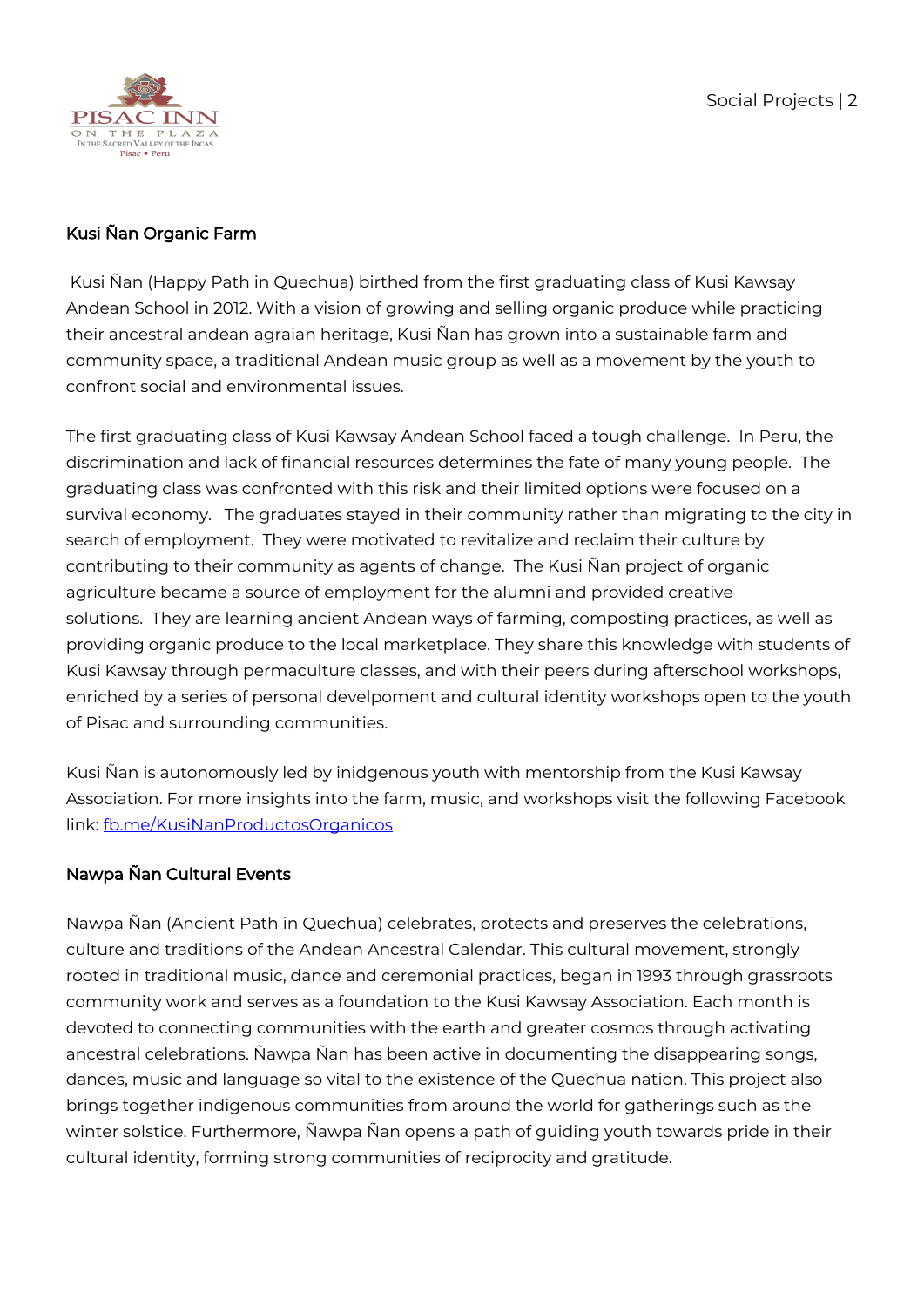

"It is through the practice of the Andean calendar that we comprehend traditional knowledge based on human integration with the natural cosmic cycles, and through that a profound understanding of life in balance. These celebrations, activities and events are held at cultural centers, sacred archeological sites, among various locations, and are the essence of all of our cultural revival work. Intergenerational participation of adults, youth, children, and babies celebrates the essence of ancestral Andean social structures of inclusion and community. The cultural centers are made by the local people, for the local people, providing spaces to practice and celebrate their traditional way of life and values."

The promotion of Indigenous gatherings for the Solstices, Equinoxes, or other important astronomical dates, creates an international network among participants who share their traditions, customs, storytelling, crafts, dance, songs, achievements, problems, solutions and hopes. These events reinforce cultural identity and personal self-esteem, and inspire participants to keep working with the same goals in their communities to promote, protect and practice their ancestral values. *Inti Raymi* (June solstice), is the main event we host and organize annually. It is a five-day International gathering of Indigenous Peoples of the Americas, with around 200 participants representing over 9 Nations. Youth cultural exchanges are also promoted.

The Cultural Center in Taray hosts the local Karate League: Rumi Maki Dojo. Their principle mission is to offer the opportunity to sahre this beautiful discipline with children of this rural area that would never have access to such an experience otherwise, mainly due to limited economic factors. We strongly believe that the Karate League helps the formation of youth based on inner strength, discipline, and respect. This art promotes better school performance, and helps form qualities for future leaders. These karate classes are open to general public two days a week.

To read about the various events of the Andean Ancestral Calendar and to find out more about Ñawpa Ñan visit: [www.pachamamaspath.org](https://www.pachamamaspath.org)

## APU RUNAWANA ASSOSIATION OF AMARU

Kawsaypaq has an important role and impact in the guidance and promotion of the development of Apu Runawana, their products, programs and events. The founders of Kawsaypaq began their committed involement with local cultural identity through partaipation in Amaru when they first arrived to Pisac.

The members of the Apu Runawana Association from the community of Amaru in the highlands of Pisac, practice their traditional way of life that is the heart of cultural preservation and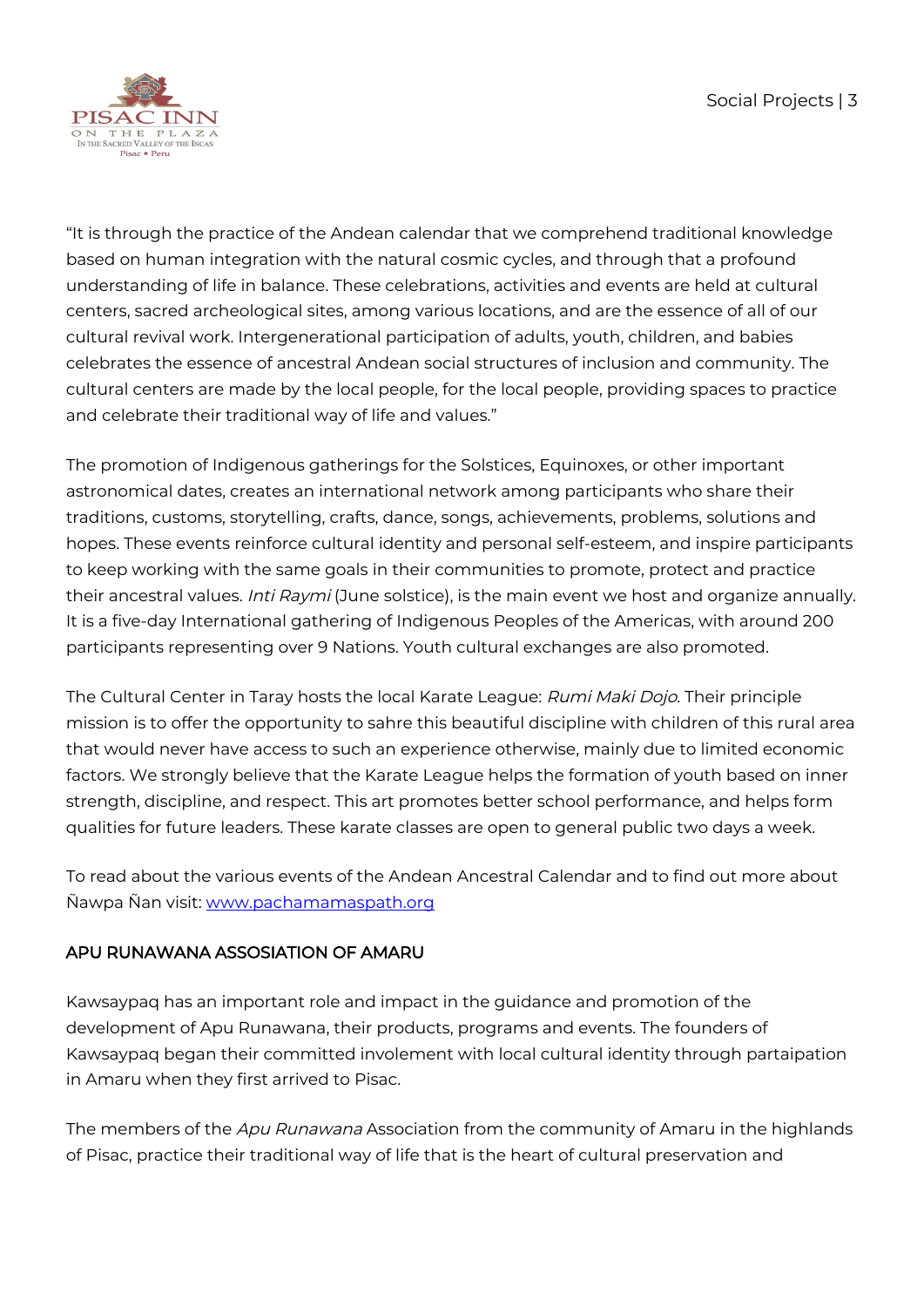

celebration. Their cultural center serves as a space for this traditionalist group to practice their weaving, their traditional way of life, and for cultural exchanges among indigenous nations as well as with tourists. This group practices and honors the teachings inherited over thousands of years, which are manifested in the agriculture, music, social organization, sacred geometry in their textiles, and above all, reflected in the communal life full of respect and harmony with our natural environment.

Each textile is one of a kind, dyed naturally with plants, using handspun alpaca and sheep fiber and hand woven on backstrap looms. Every textile that is purchased directly supports the reinforcement and empowerment of the ancestral traditions, jeopardized by modernization that threatens this ancient heritage. Kawsaypaq educates visitors to appreciate the value of each textile, and pay fair prices. Kawsaypaq décor features exclusive designs from Apu Runawana, offers a space outside of their establishment on the plaza of Pisac for the wevaing society to sell their pieces, and sells their one of a kind textiles in their store. Kawsaypaq has supported Apu Runawana with connections to develop their logo, brochure, interviews, and documentaion of ancetsral knowledge. Together they have developed a cultural immersion experience, and a trek visiting the sacre dlakes of the community. These programs are of the first to be developed, where guests participate in agricultural activities, eat natural products from the fields, see spinning and weaving demsontrations, dance to the ryhtmus of the traditional music, and engage in a beautiful cultural exchange that changes lives and empowers all partcipants. The Kawsaypaq cultural center received support solicited by Kawsayapq to get solar power shower, and general implementation of the cultural center. Kawsaypaq is donating furniture to the guest rooms, and provides guidance on how to develop their sustainable tourism programs, products and services while mainatianing the esenece of their traditioanl way of life, and their comitment to their values and traditions.

Participation in Kusi Kawsay and Kusi Ñan's calendar of activies, joint activation of the andean Ritual calendar, and intercultural events hosted by Ñawpa Ñan ensure a true connection to the essence of their culture, and inpsire the heart of Kusi Kawsay's work:

Inspiring words from Kusi Kawsay's Weaving teacher Lucia Ccana, from Apu Runawana Weaving Society in the Amaru community: "I am teaching the children our ancient textiles left to us by our ancestors. Creativity and concentration is what the children do best. This isn't like any other class where it is only about learning to read or write, this weaving that I reach, enters their mind and transforms the boy or girl so she is weaving her own life, it is like weaving our lives, how we live, how we are, how we must be. I also talk to them about nature, about the plants, about the